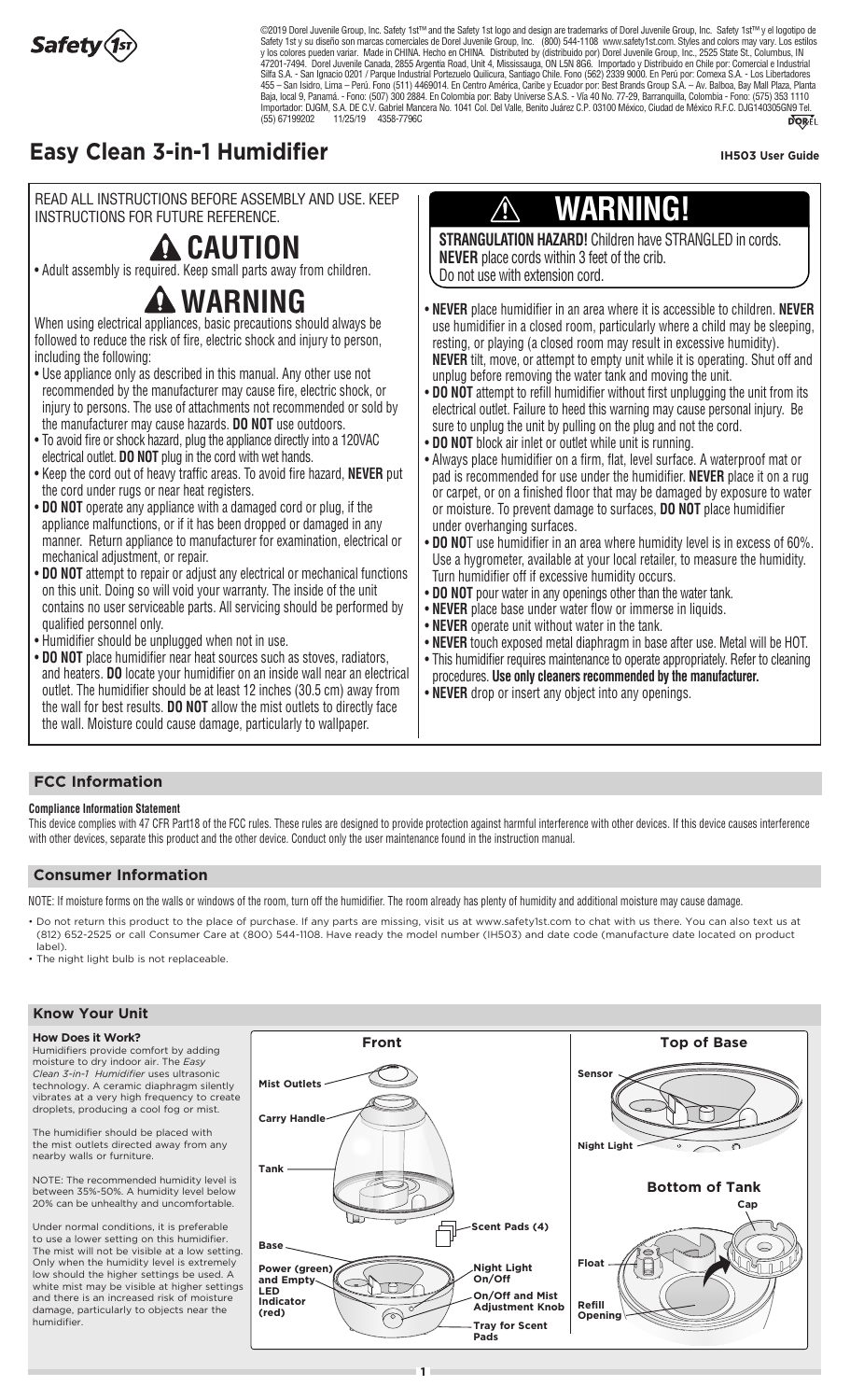### **WARNING** Shut off and unplug humidifier before removing tank from base.



### **To Use Scent Pad**

Open tray. Remove scent pad from packet and insert into tray **(Figure B)**. Limit touching pad with hands as much as possible. Wash hands after handling pad. Place tray back. Note: Each pad provides calming scent for one night.

### **WARNING USE AS DIRECTED CHOKING HAZARD:**

- **1** Ensure the humidifier is switched OFF and unplugged.
- **2 Select a location:** Choose a flat and level surface 12 inches away from the wall. DO NOT place on a finished floor or near furniture which can be damaged by too much moisture or water. Place on a moisture-resistant surface.
- **3 Remove and fill tank:** Remove mist outlet cover. Use carry handle to lift tank off base and bring tank to the sink. Remove cap on the bottom of tank and fill with clean, cool water, ideally distilled **(Figure A)**. Additives are NOT recommended. Replace cap, turn tank so that cap faces down, and replace tank on the base. Be sure tank is flush with base. The tank will immediately begin to empty into the base.

**NOTE:** Use both hands when carrying full tank of water. It is normal for the water level in the tank to decrease once full tank has been replaced on base. The water from the tank has simply filled up the empty base.

- **4** Plug into a 120VAC electrical outlet.
- **5 Turn on:** Turn knob on front of humidifier until power light glows.
- **6 Adjust mist direction:** Rotate the 360° mist outlet and set the desired output level. **7 Turn off:** To manually shut off, turn knob on front of humidifier until power light turns off. When water level is low, mist will automatically shut off.
- **8 Night light:** Press button to turn on night light. Press again to change night light colors and again to turn off.

• Use in well ventilated area. • KEEP OUT OF REACH OF CHILDREN. • To be used in nurseries for children 6 months and above. • **NOT FOR CONSUMPTION**. If swallowed rinse mouth and drink plenty of water. **DO NOT** induce vomiting. • Non-medicated Scent pad is for use with Safety 1st 3-in-1 **HUMIDIFIERS ONLY**. • **DO NOT** use in a closed room, always keep door partially open. • Stop using the scent pads if you are experiencing discomfort. If symptoms persist, consult a doctor or seek medical advice. • Wash hands thoroughly after handling. **CAUTION: EYE IRRITANT.** • Avoid contact with eyes. Rinse eyes immediately if contact occurs.

### **Care and Maintenance Care and Maintenance Care and Maintenance Care (1) Year Limited Warranty**

NOTE: This is an electrical appliance and requires attention when in use. Follow the recommended guidelines to help prevent micro-organisms from growing in the humidifier.

Extra large fill opening in the tank allows for quick everyday cleaning of interior tank surface.

#### **STORAGE**

**1** Clean, rinse and thoroughly dry as directed. DO NOT leave any water in the unit as this may render the unit inoperable for the following season.

**2** Place in the original carton and store in a cool, dry place.

#### **WEEKLY MAINTENANCE**

### **Remove Mineral Buildup/Scale:**

- **1 Turn off unit and remove tank:** Ensure humidifier is off and unplugged, then remove tank and drain water from tank into sink. DO NOT place base in sink.
- **2 Base unit:** Scale build-up on electronic sensor and float. Once sensor has had time to cool, wipe isopropyl alcohol or vinegar directly on sensor and/or float with a paper towel, cloth or safety swab to clean. DO NOT attempt to remove float to clean.
- **3 Tank:** Partially fill with one 8-ounce cup of undiluted white vinegar. Leave in the tank for at least 30 minutes, occasionally swishing the vinegar around inside the tank, then gently clean all interior tank surfaces with a soft brush. Wipe the exterior of the tank with a cloth dampened with undiluted white vinegar. Rinse tank thoroughly with clean water to remove the mineral and vinegar residue. Rinse a second time to ensure that all residue has been removed.

### **Disinfect Tank:**

- **1** Fill tank 1/2 full with water and 1/2 teaspoon of chlorine bleach. DO NOT place tank on base unit while it contains the bleach/water.
- **2** Let the solution stand for 30 minutes, swishing every few minutes. Wet all surfaces.<br>**3** Carefully empty the tank and rinse with warm water until you can not detect any bles
- **3** Carefully empty the tank and rinse with warm water until you can not detect any bleach smell. Dry with a clean cloth or paper towel.
- **To Clean Scent Pad Tray:** Remove tray. Wash and dry completely.

### **Troubleshooting**

# **A WARNING** Shut off and unplug humidifier before

| <b>Problems</b>                               | <b>Causes</b>                                                                                                                                                                                                                                                                                                     | <b>Actions</b>                                                                                                                                               | <b>Question</b>                                                                                                               | <b>Answer</b>                                                                                                                                                                                                                       |  |  |  |
|-----------------------------------------------|-------------------------------------------------------------------------------------------------------------------------------------------------------------------------------------------------------------------------------------------------------------------------------------------------------------------|--------------------------------------------------------------------------------------------------------------------------------------------------------------|-------------------------------------------------------------------------------------------------------------------------------|-------------------------------------------------------------------------------------------------------------------------------------------------------------------------------------------------------------------------------------|--|--|--|
| • Unit does not turn on                       | • Unit is not plugged in or tank is not<br>seated properly                                                                                                                                                                                                                                                        | • Plug in power cord or re-seat tank                                                                                                                         | • What are the variables that<br>affect run time?                                                                             | • The estimated run time for this humidifier is based on average room conditions<br>and is dependent on numerous variables such as:<br>- Air exchange in the room.                                                                  |  |  |  |
| • White powder coming out<br>of humidifier    | . High setting (mist can look like white<br>• Adjust the setting<br>to reduce mist output<br>powder)<br>• Some minerals used in safe water<br>• Use distilled or filtered water instead<br>treatment could become white<br>of tap water<br>powder as the water vaporizes. This<br>is not a humidifier malfunction |                                                                                                                                                              |                                                                                                                               | - Room construction where the humidifier is placed.<br>- Temperature of the room.<br>- Humidity levels in the room.<br>- Movement of occupants and the opening and closing of doors in the room.<br>- Home furnishings in the room. |  |  |  |
| • Dampness in rooms on<br>walls or windows    | • High setting                                                                                                                                                                                                                                                                                                    | • Turn unit off or adiust the<br>setting to reduce mist output<br>. Open door to room at least 6"                                                            | . How do I remove film on<br>the tank?                                                                                        | • See "Disinfect Tank" section. Regular cleaning is<br>recommended.                                                                                                                                                                 |  |  |  |
|                                               |                                                                                                                                                                                                                                                                                                                   |                                                                                                                                                              | . How can I extend run time?                                                                                                  | • Run your unit on the lowest setting.<br>. Fill tank all the way full and place on the base. Let water empty into the base                                                                                                         |  |  |  |
| • Unit turns on and off                       | • Tank is almost empty<br>. The float inside base unit is dirty<br>• Gasket in bottom of tank is dirty<br>• Humidifier is not on a level surface so<br>float is not able to operate properly                                                                                                                      | • Refill tank<br>• Clean float (see Care & Maintenance)<br>• Clean gasket (see Care & Maintenance)<br>• Put humidifier on a level surface and<br>refill tank | until it stops bubbling, then refill and re-seat tank again. This ensures maximum<br>water capacity and will extend run time. |                                                                                                                                                                                                                                     |  |  |  |
| • Bubbles in the water or a<br>gurgling sound | • Normal operation. As water enters<br>reservoir in base, air is displaced and<br>creates bubbles in tank and possibly<br>a gurgling sound                                                                                                                                                                        | • No action necessary                                                                                                                                        |                                                                                                                               |                                                                                                                                                                                                                                     |  |  |  |
| • Water leakage                               | • Water level in base reservoir may<br>be too high<br>• Product may have been mishandled *                                                                                                                                                                                                                        | • Empty water in base<br>· Discard humidifier, as it cannot be repaired                                                                                      | * Each unit was tested after production and confirmed to be free of leaks.                                                    |                                                                                                                                                                                                                                     |  |  |  |
| • The night light doesn't light               | • Unit is not plugged in or the night<br>light bulb has burnt out                                                                                                                                                                                                                                                 | • The night light bulb is not replaceable                                                                                                                    |                                                                                                                               |                                                                                                                                                                                                                                     |  |  |  |
| • No longer any scent                         | • The scent pad is too old                                                                                                                                                                                                                                                                                        | • Replace scent pad. To order more scent<br>pads contact Consumer Relations and<br>ask for model IH514 or IH523                                              |                                                                                                                               |                                                                                                                                                                                                                                     |  |  |  |

Dorel Juvenile Group, Inc., warrants to the original purchaser that this product (Easy Clean 3-in-1 Humidifier), is free from material and workmanship defects when used under normal conditions for a period of one (1) year from the date of purchase. Should the product contain defects in material or workmanship Dorel Juvenile Group, Inc., will repair or replace the product, at our option, free of charge. Purchaser will be responsible for all costs<br>associated with packaging and shipping the product to<br>Dorel Juvenile Group Consumer Relations Department<br>at the address noted on the front of this document<br>and al of shipping the repaired or replaced product to the<br>purchaser. Product should be returned in its original<br>package accompanied by a proof of purchase, either a<br>sales receipt or other proof that the product is within<br>the war repairs or modifies the product or the product has been damaged as a result of misuse

This warranty excludes any liability other than that expressly stated previously, including but not limited to, any incidental or inconsequential damages.

SOME STATES DO NOT ALLOW THE EXCLUSION OR LIMITATION OF INCIDENTAL OR CONSEQUENTIAL DAMAGES, SO THE ABOVE LIMITATION OR EXCLUSION MAY NOT APPLY TO YOU.

THIS WARRANTY GIVES YOU SPECIFIC LEGAL RIGHTS,<br>AND YOU MAY ALSO HAVE OTHER RIGHTS THAT MAY<br>VARY FROM STATE TO STATE.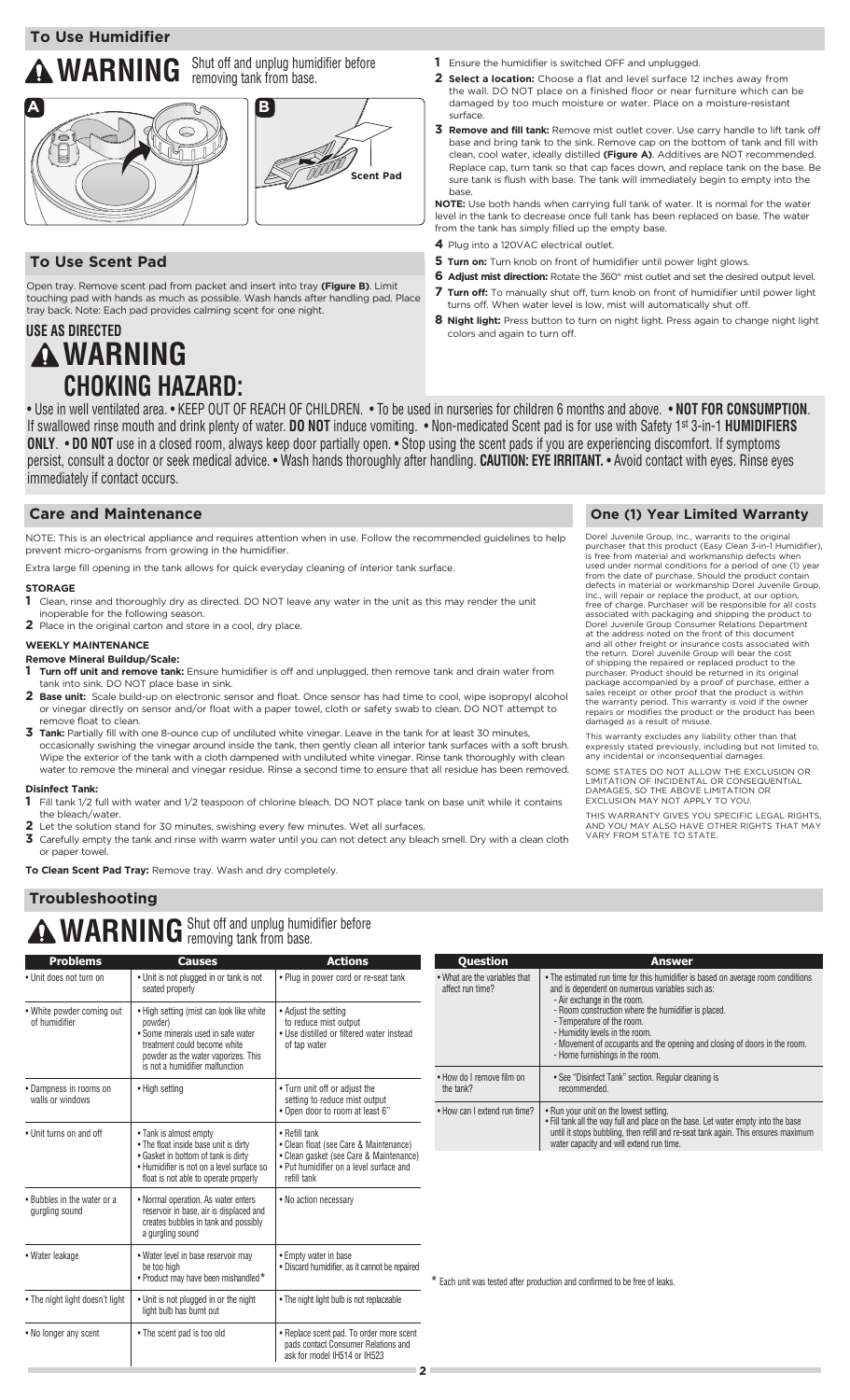

State Strands Group State of a post-confidence of the chordator of cordination can be stated in cold.<br>Not Brands Group State Av Balboa, Bay Mall Plaza, Planta Baia, local 9, Panamá, - Fono: (507) 30 7-29, Barranguilla, Colombia - Fono: (575) 353 1110 Importador: DJGM, S.A. DE C.V. Gabriel Mancer No. 1041 Col. Del Valle, Benito Juárez C.P. 03100 México, Ciudad de México R.F.C. DJG140305GN9 Tel. (55) 67199202 11/25/19 4358-7796C 1st y su diseño son marcas comerciales de Dorel Juvenile Group, Inc. (800) 544-1108 www.safety1st.com. Styles and colors may vary. Los estilos y los colores<br>Dueden variar. Made in CHINA. Hecho en CHINA. Distributed by (dis ©2019 Dorel Juvenile Group, Inc. Safety 1st™ and the Safety 1st logo and design are trademarks of Dorel Juvenile Group, Inc. Safety 1st™ y el logotipo de Safety pueden variar. Made in CHINA. Hecho en CHINA. Distributed by (distribuido por) Dorel Juvenile Group, Inc., 2525 State St., Columbus, IN 47201-7494. Dorel Juvenile Canada, 2855 Argentia Road, Unit 4, Mississauga, ON L5N 8G6. Importado y Distribuido en Chile por: Comercial e Industrial Silfa S.A. - San Ignacio 0201 / Parque Industrial Portezuelo Quilicura, Santiago Chile. Fono (562) 2339 9000. En Perú por: Comexa S.A. - Los Libertadores 455 – San Isidro, Lima – Perú. Fono (511) 4469014. En Centro América, Caribe y Ecuador por: Best Brands Group S.A. – Av. Balboa, Bay Mall Plaza, Planta Baja, local 9, Panamá. - Fono: (507) 300 2884. En Colombia por: Baby Universe S.A.S. - Vía 40 No. 77-29, Barranquilla, Colombia - Fono: (575) 353 1110 Importador: DJGM, S.A. DE C.V. Gabriel Mancera

### **Humidificador de fácil limpieza 3 en 1**

IH503 Guía para el usuario

| LEA TODAS LAS INSTRUCCIONES ANTES DE ENSAMBLAR Y UTILIZAR<br>DEL MOISÉS, GUARDE ESTAS INSTRUCCIONES PARA SU USO FUTURO. I |    |
|---------------------------------------------------------------------------------------------------------------------------|----|
|                                                                                                                           |    |
| A DRECAHCIÓN                                                                                                              | ٠Ο |

### *A***A FREGAUGIUN**

• Se requiere el armado por parte de un adulto. Mantenga las piezas pequeñas fuera del alcance de los niños.

### **ADVERTENCIA**

- Cuando use aparatos electrodomésticos, debe siempre tomar precauciones básicas para reducir el riesgo de incendios, choques eléctricos y lesions a personas, incluidas las siguientes:
- Utilice el aparato electrodoméstico solamente como se describe en este manual. Cualquier otro uso no recomendado por el fabricante puede causar incendios, choques eléctricos o lesiones personales. El uso de accesorios no recomendados o vendidos por el fabricante puede resultar peligroso. **NO UTILIZAR** en exteriores.
- Para evitar riesgos de incendio o choques eléctricos, enchufe el electrodoméstico directamente en una toma de corriente de 120VCA. **NO** enchufe el cable con las manos mojadas.
- Mantenga el cable fuera de las zonas con mucho tránsito. Para evitar riesgos de incendio, **NUNCA** coloque el cable debajo de alfombras o cerca de salidas de calefacción.
- **NO** opere ningún aparato electrodoméstico que tenga el cable o el enchufe dañado, que haya tenido un desperfecto, o que se haya caído o dañado de algún modo. Devuelva el aparato electrodoméstico al fabricante para su revisión, ajuste eléctrico o mecánico, o reparación.
- **NO** intente reparar o ajustar ninguna función eléctrica o mecánica de esta unidad. Si lo hace, anulará la garantía. El interior de la unidad no contiene piezas que puedan ser reparadas por el usuario. Todo servicio de mantenimiento debe ser realizado únicamente por personal calificado.
- Desenchufe el humidificador cuando no esté en uso.
- **NO** coloque el humidificador cerca de fuentes de calor, como estufas, radiadores y calentadores. SÍ coloque el humidificador en una pared interior, cerca de una toma de corriente. Para obtener mejores resultados, coloque el humidificador a no menos de 12 pulgadas (30.5 cm) de distancia de la pared. **NO** permita que las salidas de niebla apunten directamente hacia la pared. La humedad puede provocar daños, en especial al empapelado.

### **¡ADVERTENCIA!**  $\bigwedge$

**¡PELIGRO DE ESTRANGULACIÓN!** Los niños se han ESTRANGULADO con los cables. **NUNCA** coloque los cables a menos de 3 pies de distancia de la cuna. No lo use con un cable de extensión.

- utilice el humidificador en una habitación cerrada, especialmente en donde un • **NUNCA** coloque el humidificador en un lugar accesible a los niños. **NUNCA** niño se encuentre durmiendo, descansando o jugando (una habitación cerrada puede provocar un exceso de humedad). **NUNCA** incline, mueva o intente vaciar la unidad mientras esté en funcionamiento. Apague y desenchufe la unidad antes de retirar el tanque de agua y moverla.
- **NO** intente recargar humidificador sin antes desconectar la unidad de su toma de corriente. El ignorar esta advertencia puede causar lesiones personales. Asegúrese de desenchufar la unidad tirando del enchufe, y no del cable.
- **NO** bloquee la salida ni la entrada de aire mientras la unidad se encuentre en funcionamiento.
- Siempre coloque el humidificador en una superficie firme, plana y nivelada. Se recomienda colocar una alfombra o almohadilla a prueba de agua debajo del humidificador. **NUNCA** debe colocarlo sobre una alfombra o un piso que pueda dañarse por la exposición al agua o a la humedad. Para evitar daños a las superficies, **NO** coloque el humidificador directamente debajo de superficies más altas.
- **NO** utilice el humidificador en un área donde el nivel de humedad sea superior al 60%. Para medir la humedad utilice un higrómetro, disponible de su distribuidor local. Apague el humidificador si hay exceso de humedad.
- **NO** vierta agua en aberturas que no sean del tanque de agua.
- **NUNCA** coloque la base debajo de una corriente de agua ni la sumerja en líquidos.
- **NUNCA** haga funcionar la unidad sin agua en el tanque.
- Después del uso, **NUNCA** toque el diafragma de metal expuesto en la base, pues estará CALIENTE.
- Para funcionar adecuadamente, este humidificador requiere mantenimiento diario y semanal. Consulte los procedimientos de limpieza. **Utilice únicamente los limpiadores recomendados por el fabricante.**
- **NUNCA** deje inserte ni coloque objetos en las aberturas.

### **Información de FCC**

Declaración de información de cumplimiento Este dispositivo cumple con 47 CFR Parte 18 de las reglas de la FCC. Estas reglas están diseñadas para brindar protección contra interferencias perjudiciales con otros dispositivos. Si este dispositivo causa interferencia con otros dispositivos, separe este producto y el otro dispositivo. Realice únicamente el mantenimiento del usuario que se encuentra en el manual de instrucciones.

### **Información para el consumidor**

NOTA: Si se acumula humedad en las paredes o las ventanas de la habitación, apague el humidificador. La habitación ya tiene suficiente humedad y el exceso puede causar daños.

• No devuelva este producto al lugar donde lo compró. Si falta alguna pieza, visítenos en www.safety1st.com o chatee con nosotros para sacarse dudas. También puede enviarnos un mensaje al (812) 652-2525 o llamar al Servicio de Atención al Cliente al (800) 544-1108. Tenga a mano el número de modelo (IH503) y el código de fecha (la fecha de fabricación se encuentra en la etiqueta del producto) a mano. • La bombilla para la luz noche no es reemplazable.

### **Conozca su unidad**

### **¿Cómo funciona?**

Los humidificadores proporcionan comodidad al agregar humedad al aire en interiores. El *Humidificador de fácil limpieza 3 en 1* utiliza la tecnología ultrasónica. Un diafragama de cerámica vibra silenciosamente a muy alta frecuencia para crear pequeñas gotas, lo que produce una fresca niebla o rocío.

Debe colocar el humidificador con las salidas de niebla alejadas de cualquier pared o mueble cercano.

NOTA: El nivel de humedad es recomendado del 35% al 50%. Un nivel de humedad inferior al 20% puede ser insalubre e incómodo.

En condiciones normales, es recomendable utilizar un ajuste menor en este humidificador. La niebla no es visible en un nivel de ajuste más bajo. Los niveles de ajuste más altos sólo deben utilizarse cuando el nivel de humedad es extremadamente bajo. En un ajuste más alto es posible que se vea una niebla blanca y existe un mayor riesgo de daño por humedad, especialmente en objetos que se encuentren cerca del humidificador.